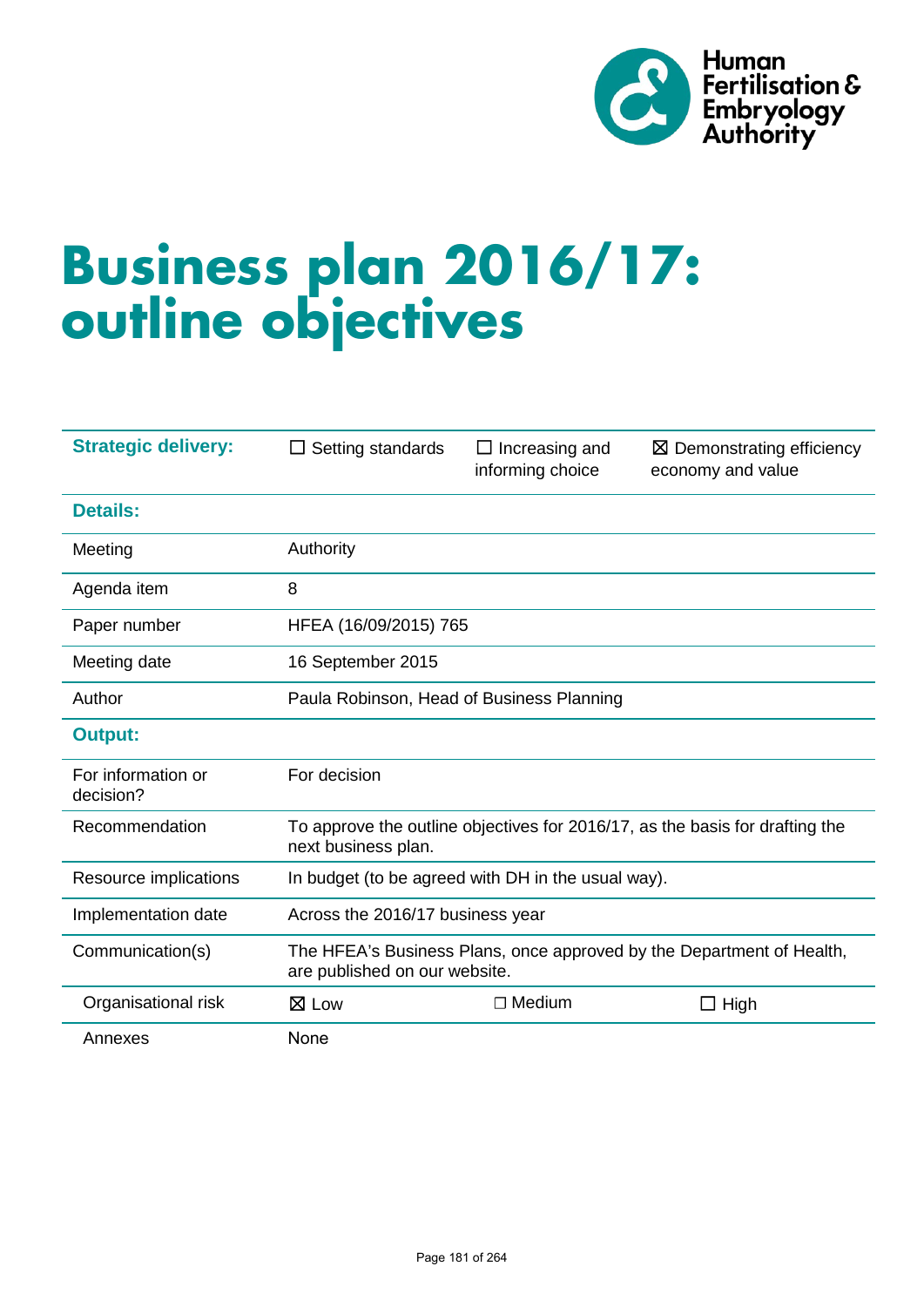#### **1. Business planning for strategic delivery**

#### **1.1. Three year overview**

The Authority's strategy 2014-17 provides the essential context for the annual business plan. In September last year members approved an outline implementation plan which set out the activities across the three year period that will, in totality, deliver our strategy by July 2017. The current business plan (for 2015/16) was set in accordance with that implementation plan. We will also follow the plan in setting our business plan for 2016/17, and the Corporate Management Group (CMG) has started to consider what activities and resources will be needed.

#### **1.2. Looking ahead to the next strategy**

The 2016/17 business plan will cover most of the remaining strategic cycle. Before the end of this business year (ie, 2015/16), we will therefore start to consider how we would like to go about developing a new three year strategy, during 2016/17, for the period 2017 to 2020.

### **2. Planning timetable for 2016/17**

#### **2.1. Key dates**

The business plan for 2016/17 will take shape over the next few months. The table below lists the main milestones in the process.

| Date              | <b>Item</b>                                                   |
|-------------------|---------------------------------------------------------------|
| September 2015    | Authority approval for outline BP for 2016/17                 |
| October 2015      | 2016/17 BP drafted in full                                    |
| November 2015     | Authority approval for full draft BP for 2016/17              |
| December 2015     | Submission of approved draft to DH; budget discussions        |
| January 2016      | DH considers draft; budget discussions continue               |
| February 2016     | DH comments on draft; budget near-final                       |
| <b>March 2016</b> | Near-final draft submitted to DH; budget confirmed            |
| April 2016        | Year-end figures added as relevant. Approval and publication. |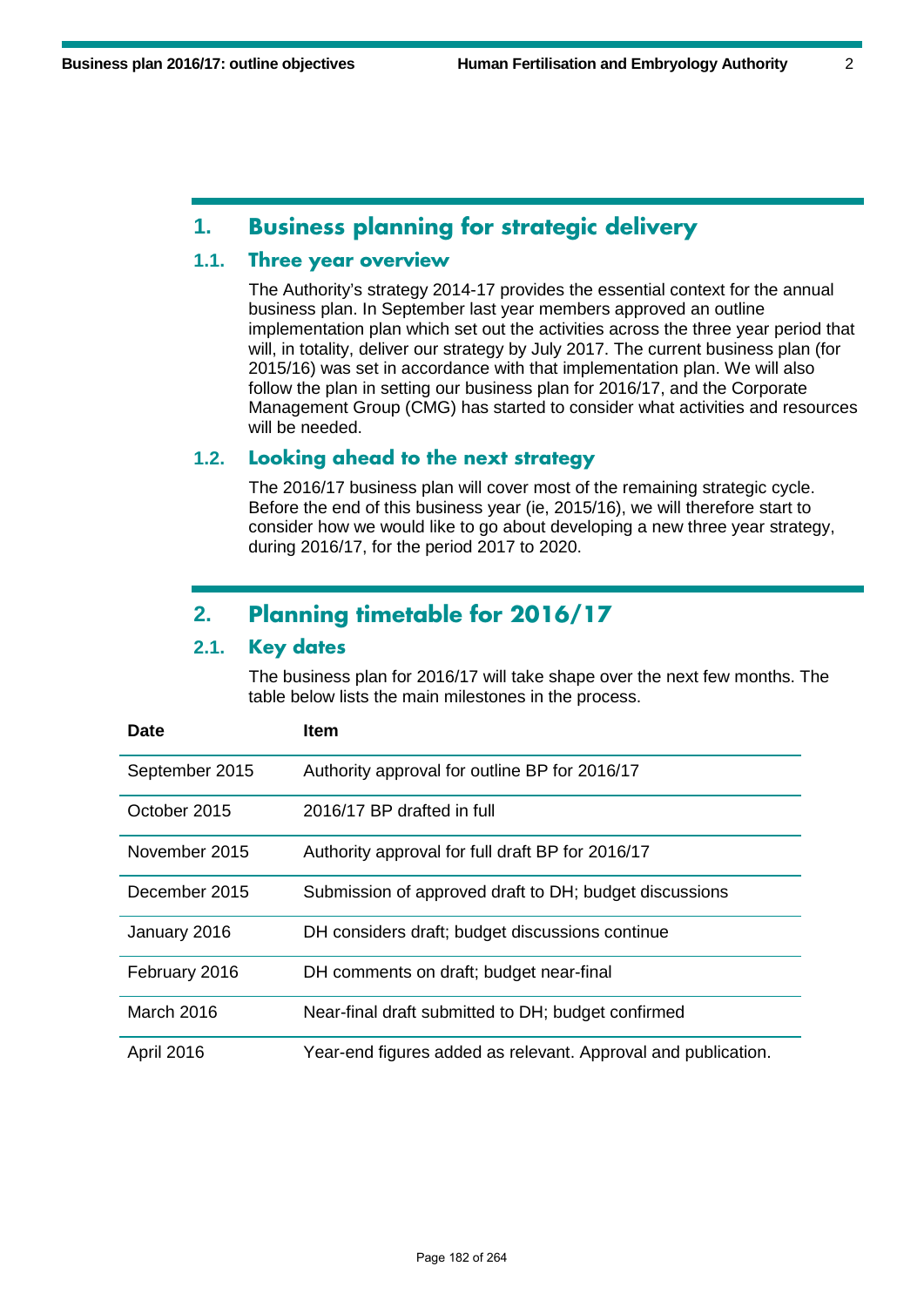## **3. 2016/17 business plan outline**

#### **3.1. Proposed main contents**

This follows initial discussions at CMG, and is based on the earlier three year outline plan plus our usual range of statutory work. The activities proposed for inclusion are presented here in a very summarised form – there will be more descriptive detail in the ensuing draft business plan.

## **Quality and safety**

| Inspection, audit, licensing                                                                                                                                                                                                                                                                                                                                     | Ensuring governance tools are effective                                                                                                                                                                                                                                                                                                                                                                                                                                                                   |  |
|------------------------------------------------------------------------------------------------------------------------------------------------------------------------------------------------------------------------------------------------------------------------------------------------------------------------------------------------------------------|-----------------------------------------------------------------------------------------------------------------------------------------------------------------------------------------------------------------------------------------------------------------------------------------------------------------------------------------------------------------------------------------------------------------------------------------------------------------------------------------------------------|--|
| Incidents and complaints annual report<br>and learning focus                                                                                                                                                                                                                                                                                                     | Evaluating and addressing areas of<br>regulatory concern                                                                                                                                                                                                                                                                                                                                                                                                                                                  |  |
| Processing PGD, HLA and mitochondria<br>applications                                                                                                                                                                                                                                                                                                             | Being the UK's competent authority for<br><b>ART</b>                                                                                                                                                                                                                                                                                                                                                                                                                                                      |  |
| Maintaining an overview of emerging<br>developments                                                                                                                                                                                                                                                                                                              | <b>Ensuring internal Compliance processes</b><br>and systems support quality                                                                                                                                                                                                                                                                                                                                                                                                                              |  |
| Identifying and implementing ways of<br>improving the quality and safety of care,<br>through:<br>Continuing regulatory focus on non-<br>compliances<br>Post-IfQ, more 'right first time' data<br>submission, to improve Register data<br>quality<br>Working with commercial groups of<br>clinics so as to improve quality on a<br>group-wide basis when relevant | Acknowledging that treatment is often<br>unsuccessful, and exploring with<br>professional stakeholders how the HFEA<br>and clinics could better address this<br>issue, by:<br>Publishing more of our data to drive<br>$\bullet$<br>improvements in clinic performance<br>(post-IfQ)<br>Ensuring our messaging to clinics<br>$\bullet$<br>conveys the importance of this aspect<br><b>Ensuring our information for</b><br>$\bullet$<br>prospective patients enables them to<br>have realistic expectations |  |
| Counselling service pilot                                                                                                                                                                                                                                                                                                                                        | <b>Collaborating with professional</b><br>stakeholders (including the British Fertility<br>Society, BFS) to put patients in touch with<br>better information and services when they<br>first realise they may have a fertility issue                                                                                                                                                                                                                                                                      |  |
| Implementation of EU Directives on<br>import/export of gametes and EU coding<br>(ongoing project's starting in 2015/16)                                                                                                                                                                                                                                          | Review of embryo research policies and<br>regulation                                                                                                                                                                                                                                                                                                                                                                                                                                                      |  |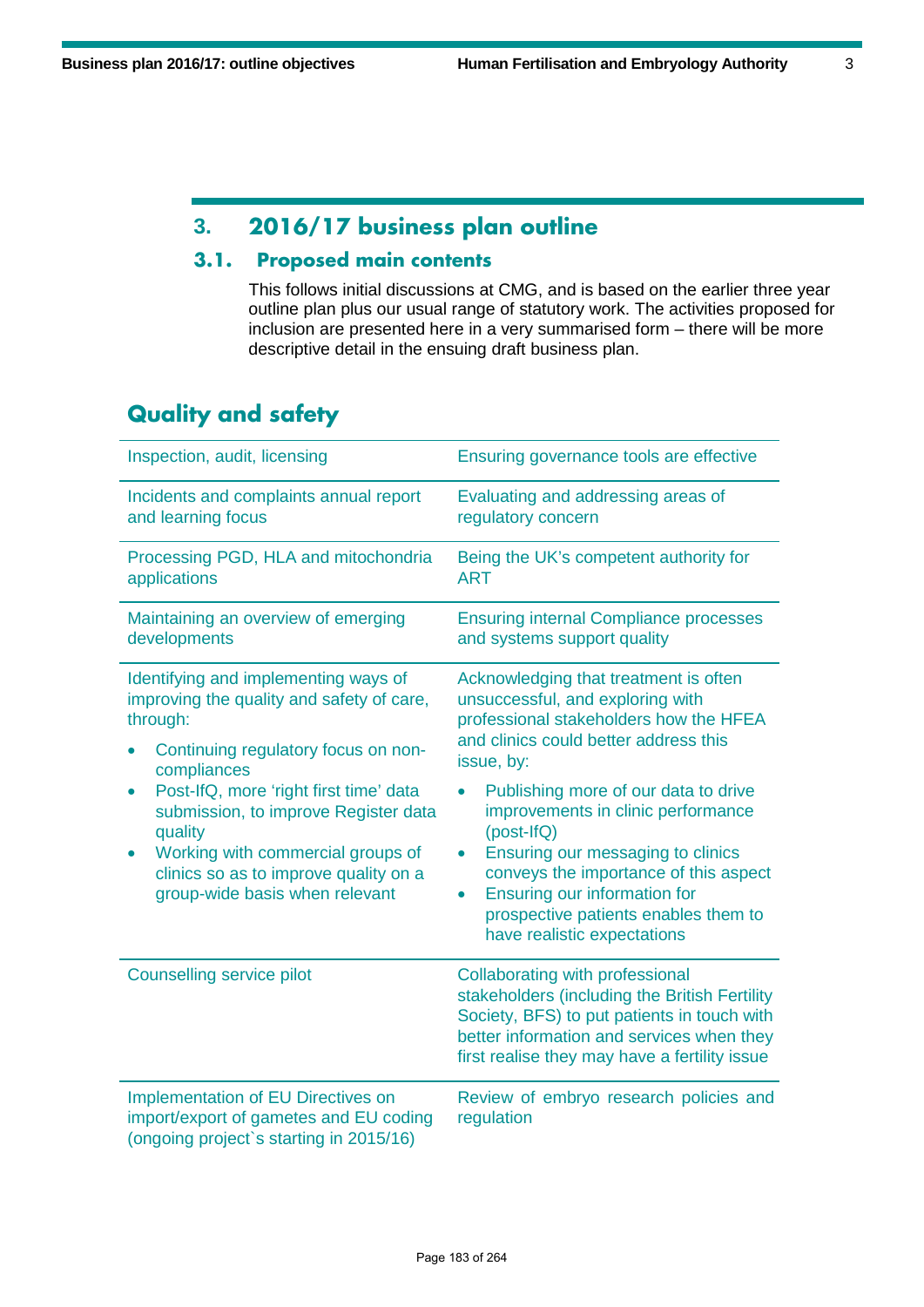Through the Lifecycle campaign (and through the IfQ work on CAFC), continue to provide information about donation and 2015/16 of the HFEA's guidance leaflet gamete availability

Follow-up work with commissioners of NHS services, following road-testing in for commissioners

## **Information and choice**

| Providing access to information from the                                     | Publishing reports and supplying                                                                                                                                             |
|------------------------------------------------------------------------------|------------------------------------------------------------------------------------------------------------------------------------------------------------------------------|
| <b>Register</b>                                                              | information we hold                                                                                                                                                          |
| <b>Maintaining the Register</b>                                              | Facilitating access to information under<br>various regimes                                                                                                                  |
| <b>Regularly updating 'Choose a fertility</b>                                | Information provision for researchers                                                                                                                                        |
| clinic'                                                                      | requesting access                                                                                                                                                            |
| User experience scores in place and in<br>use on 'Choose a fertility clinic' | Enhancing the patient voice in all of our<br>work, by seeking patients' views and by<br>developing our communications with<br>patients so as to help them to make<br>choices |
| Annual horizon scanning for new                                              | Ensuring patients' feedback is                                                                                                                                               |
| scientific developments, to inform policy                                    | continuously incorporated into our core                                                                                                                                      |
| developments and website material                                            | <b>business</b>                                                                                                                                                              |
| <b>Improved HFEA information about</b>                                       | Working with clinics and experts to                                                                                                                                          |
| treatment options, research and other                                        | publish more information about new                                                                                                                                           |
| subjects (on new website)                                                    | treatments                                                                                                                                                                   |

## **Value and efficiency**

| Continued collaborative and partnership<br>working with other ALBs and health<br>regulators                                                                            | Continued sharing of services and<br>infrastructure |
|------------------------------------------------------------------------------------------------------------------------------------------------------------------------|-----------------------------------------------------|
| Continued delivery of core internal                                                                                                                                    | Building our establishment staff capacity           |
| finance and facilities work                                                                                                                                            | and skills, in line with our People Strategy        |
| Continuing to run the Fees Group and                                                                                                                                   | Office move (April) - to share premises             |
| ensure an annual fee review takes place                                                                                                                                | with other health ALBs                              |
| Completing the work started in 2015/16 to<br>modernise the Register function and<br>processes (EDI, data submission and<br>verification, portal, data dictionary etc.) |                                                     |